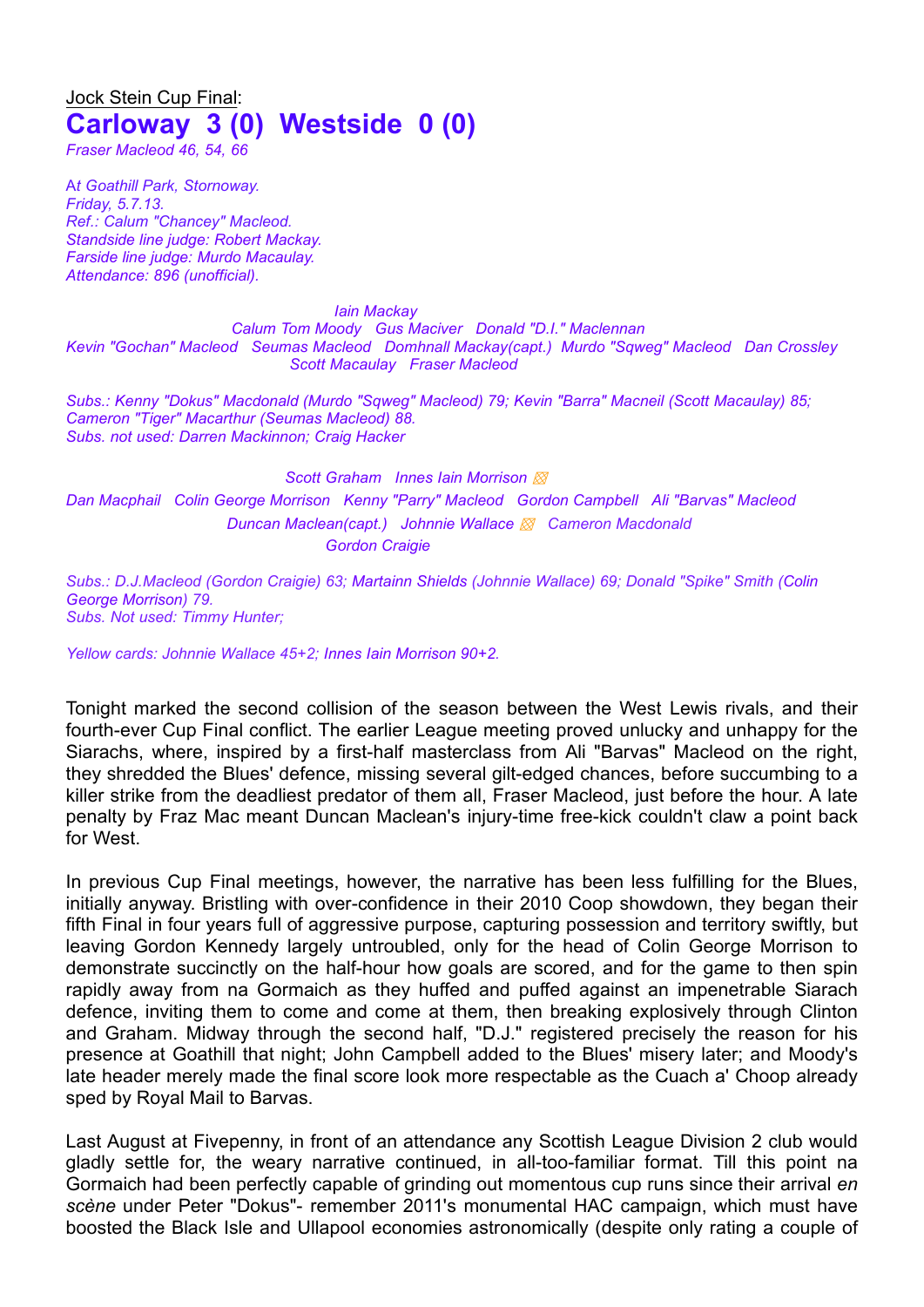sentences in an obscure paragraph inside the back page of the Gazette) - but in Finals the same lions metamorphosed mysteriously into shadows. Lord Lucan slept soundly among the cobwebs in the Carloway trophy room.

West Side, Ladbroke's favourites, had become **the** Cup team *du jour* on the Long Island, in this, their **fifth** consecutive EaF final, with two successes to add to their 2010 Coop Cup triumph. And, once again, the *"galacticos"* fell at the last hurdle, in agonisingly traditional style. Despite a heaven-sent gift in Billy Anderson's cracking opener in five minutes, a lack of pace and invention became more and more obvious as the game progressed. West did not falter throughout from their game-plan, again riding early pressure, to achieve a workman-like edge on the half-hour, before the imagination of Macphail and an inspired forward trio carried them home, after the hour, through the Macivers, "Doug" and Scott.

In September, the earth finally turned for the Blues at Col Uarach, of all places. An enthralling 90 minutes saw the Blues once more open early through "Dokus", be reined back by two perfect penalties from Martainn Shields, then swop tit-for-tat strikes through Andrew "Tago" Maciver and Donald "Spike" Smith, before Calum Tom Moody saved their day with a sublime late header off a glorious Gus Maciver surge and cross. Thereafter the lottery of penalties favoured na Gormaich.

So, to tonight. Apart from David Beaton (on the mainland) and Billy Anderson (unfit), Carloway had a full squad. The talismanic Calum Tom Moody appeared, despite a viral complaint, and Iain Mackay, ex-Harris and Glasgow Island, proved a more-than adequate substitute in goal, his most memorable previous appearances for the Blues being in the 2008 HAC run versus Halkirk and Castletown. Westside's preferred bulwarks at central defence, Ally Williamson and Donnie "Noe" Smith, were both absent injured, so Western Thistle's captain, Cameron Macdonald, partnered Duncan Maclean and Johnnie Wallace at the back; the inspirational Donnie "Spike" Smith was not risked from the start, and Colin George Morrison returned alongside ex-Niseach, Kenny "Parry" Macleod, in central midfield, with playmakers, Dan Macphail and Ali "Barvas" Macleod, wide. Martainn Shields, who could have stretched the Blues' back men even wider, had to be content beside "Spike" on the bench.

Finalists usually treat Cup Finals like away legs in Europe, opening in a cagey, ball-retaining manner, desperate to deny opponents any early advantage, which would give them an early mountain to climb. Not tonight! The traps went up and immediately the huge crowd who, no doubt, had dragged themselves away from the Murray/Janowicz SF at Wimbledon were transported to ancient Rome, to the Colosseum, as both sides grappled for midfield control. An atypical role-reversal soon became apparent, with Carloway willingly surrendering possession and territory, content to break explosively from deep.

In 2 minutes Macaulay broke on the right and released the early ball forward from the centre line to a racing Fraz Mac who stormed forward and from the right side swept a low shot round Craigie but well-wide of the far post. A minute later the duo reprised the move, with the same outcome. Moments later a Maclean free-kick from the right centre line was met by Graham in the left corner of the area but his header went straight to Mackay. In 8 minutes a neat turn inwards by Innes Iain outside the left area saw his drive turned away leftwards by Mackay.

Three minutes later it was Craigie who had to look smart to tip away at full stretch from Macaulay, released left by Macleod. On 18 minutes another Maclean free-kick, just inside the Blues' half on the right, came out to Graham on the edge of the box; he turned beautifully to his right but Mackay had no trouble with his right-footer. Generally, though, creativity was stifled: Crossley and Ali "Barvas" cancelled each other on the left/right, while Macphail and Macleod were submerged in the central dogfight.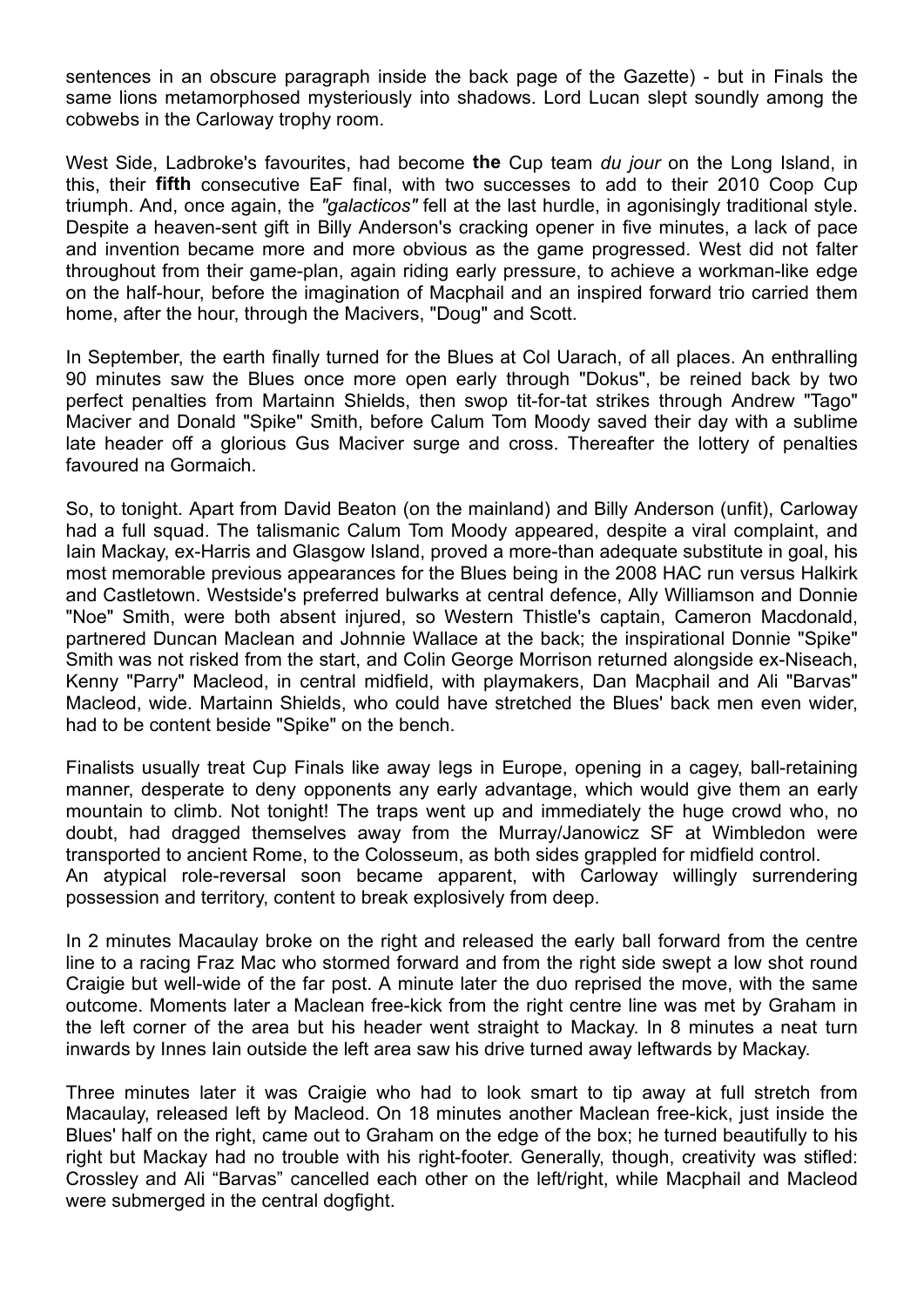On the half-hour, another Maclean free-kick from the same position was exquisitely flighted in but, again, Mackay gripped Graham's effort, this time to his right. Five minutes later Ali "Barvas" finally got free on the right, but his intelligent early deep cross, from midway within the Carloway half on the right, flashed too fast across goal, 8 metres out, for the arriving Graham. In 42 minutes Craigie (unknown to the fans, carrying a hand injury) tried to field "Sqweg's" cross from the right bye-line one-handed; the loose ball was then banged against him by Macaulay/Macleod(?), before being cleared.

On the stroke of half-time Macaulay broke through the centre, then released Macleod early on his left to run in and slip the ball under the covering keeper from 12 metres, but his low strike lacked power and Maclean got back to boot clear.

## **Half-Time: Carloway 0 Westside 0.**

What could the coaches say at the interval to achieve a vital breakthrough? No one had done anything wrong, or played badly; team shapes had been maintained. Not a glimmer of light lay between the sides. Immediately this was to change. Broken play in the left corner of the Siarachs' half saw "Gochan" slip the ball back to Mackay, who crossed for Macleod, 16 metres out, to head-flick backwards, where the ball was passing behind Fraz Mac, before he whipped round and instinctively reverse-hooked a right-footer to a surprised Craigie's right (**1-0**).

It was a classic predator's strike. Before West could restore a stability and momentum, it was two. On 54 minutes a Blues' attack was blocked and the ball played back to "Sqweg" coming forward into the Siarach half. He lobbed the ball high, over the advancing defence, where Seumas Macleod was first to react 14 metres out, moving square to his right to bring the ball down expertly, then rotating to fire at goal. The ball was deadened off the covering Maclean's heel, square to the lurking Fraz Mac, and with Craigie already prone, he had the simplest of tasks to side-foot home from 12 metres (**2-0**).

Unexpectedly, Westside were given an instant life-line: a surge was cleared right, for Macdonald to fire back in from the right touch-line, midway within the Carloway half. In the ensuing scrum, Moody knocked the ball away with a raised right arm, claiming he had been impeded by the falling West bodies behind him. "Chancey" ignored him. With Shields not yet on, Colin George stepped up and hit a perfect strike into the keeper's nightmare spot: the bottom left-hand corner. Incredibly, Iain Mackay second-guessed him to pull off a nearmiraculous full-body block - and held the ball!

Within the next 10 minutes the Final was decided: on the hour a Maclean corner on the right led to a melée on the Carloway penalty spot, ending with a Wallace blast being blocked straight up and over the bar. Three minutes later D.J. Macleod had to replace Craigie (now revealed to be suffering from a suspected broken finger). Moments later Fraser Macleod turned inwards from the left and from the edge of the box sent a low right-footer to the keeper's right. It thwacked the post and rebounded into the goalie's arms.

However, a minute later, it really was all over. Seumas Macleod won the ball on the right byeline, and crossed. As D.J. waited to collect 10 metres out, Lewis's leading scorer dashed in front of him. The ball seemed to bounce off his left shoulder behind Macleod, then slowly into an unguarded net (**3-0**).

Carloway now began their usual ploy of running down the clock, at which Macaulay and "Gochan" are irritating experts, as West tried to force it. On 72 minutes another almighty scramble in the Blues' box saw Shields turn to convert but Mackay flung himself forward to block. With 7 minutes left, a header off a Maclean corner on the right was booted off the line by "D.I.", before two final chances came for the Barvas men in added-on time. Ali "Barvas" did well